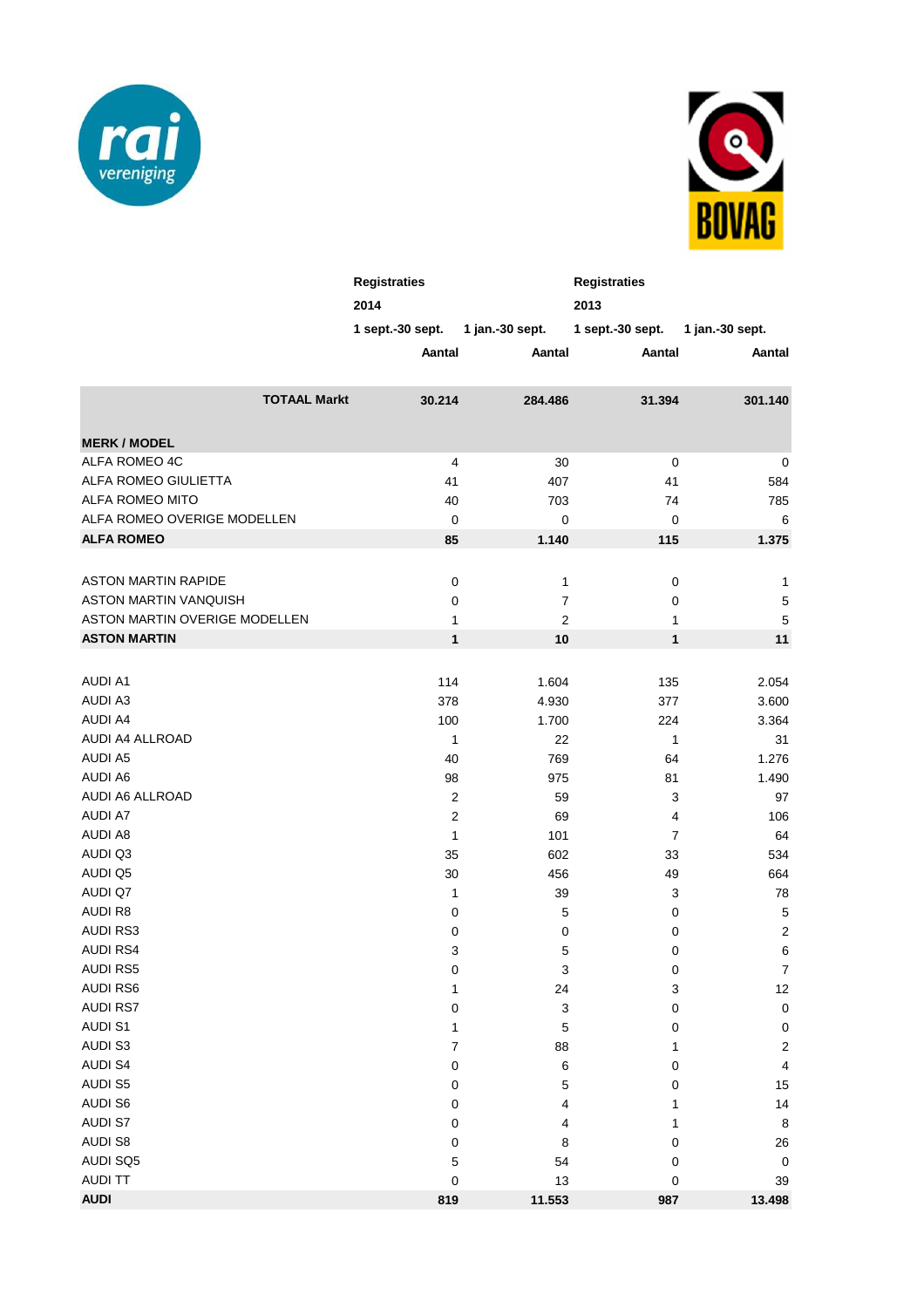| <b>BENTLEY CONTINENTAL</b>    | 4              | 29     | 4              | 34           |
|-------------------------------|----------------|--------|----------------|--------------|
| <b>BENTLEY FLYING SPUR</b>    | 3              | 9      | 0              | 1            |
| <b>BENTLEY MULSANNE</b>       | 1              | 1      | 0              | $\mathbf 0$  |
| <b>BENTLEY</b>                | 8              | 39     | 4              | 35           |
|                               |                |        |                |              |
| <b>BMW 1-SERIE</b>            | 105            | 1.684  | 211            | 2.669        |
| <b>BMW 2-SERIE</b>            | 10             | 145    | 0              | 0            |
| <b>BMW 2-SERIE ACT TOURER</b> | 41             | 258    | 0              | 0            |
| <b>BMW 3-SERIE</b>            | 265            | 3.503  | 700            | 6.265        |
| <b>BMW 3-SERIE GT</b>         | 35             | 681    | 123            | 431          |
| <b>BMW 4-SERIE</b>            | 52             | 729    | 3              | 3            |
| <b>BMW 4-SERIE GRAN COUPE</b> | 47             | 226    | 0              | 0            |
| <b>BMW 5-SERIE</b>            | 144            | 2.037  | 335            | 2.965        |
| <b>BMW 5-SERIE GT</b>         | 4              | 95     | $\overline{7}$ | 168          |
| <b>BMW 6-SERIE</b>            |                |        |                |              |
| <b>BMW 6-SERIE GRAN COUPE</b> | 1              | 24     | 2              | 83           |
| <b>BMW 7-SERIE</b>            | 2              | 94     | 11             | 137          |
| BMW <sub>13</sub>             | 3              | 133    | 3              | 111          |
|                               | 41             | 470    | 0              | 0            |
| BMW 18                        | $\overline{7}$ | 16     | 0              | 0            |
| BMW <sub>Z4</sub>             | 8              | 117    | 7              | 114          |
| BMW X1                        | 55             | 584    | 82             | 569          |
| BMW X3                        | 62             | 511    | 47             | 785          |
| BMW X4                        | 24             | 68     | 0              | $\mathbf 0$  |
| BMW X5                        | 81             | 667    | 10             | 153          |
| BMW X6                        | 4              | 20     | 6              | 96           |
| <b>BMW</b>                    | 991            | 12.062 | 1.547          | 14.549       |
|                               |                |        |                |              |
| <b>CHEVROLET AVEO</b>         | $\pmb{0}$      | 44     | 14             | 365          |
| CHEVROLET CAPTIVA             | 0              | 1      | 0              | 26           |
| <b>CHEVROLET CRUZE</b>        | 0              | 0      | 22             | 194          |
| CHEVROLET ORLANDO             | 0              | 6      | 1              | 83           |
| <b>CHEVROLET SPARK</b>        | 1              | 46     | 10             | 296          |
| CHEVROLET TRAX                | 1              | 55     | 12             | 55           |
| CHEVROLET VOLT                | 0              | 6      | 14             | 734          |
| <b>CHEVROLET</b>              | 2              | 158    | 73             | 1.753        |
|                               |                |        |                |              |
| CHEVROLET-US OVERIGE MODELLEN | $\pmb{0}$      | 5      | $\pmb{0}$      | 3            |
| <b>CHEVROLET-US</b>           | $\bf{0}$       | 5      | $\mathbf 0$    | $\mathbf{3}$ |
|                               |                |        |                |              |
| <b>CITROEN BERLINGO</b>       | 1              | 29     | 3              | 66           |
| <b>CITROEN C1</b>             |                |        |                |              |
| <b>CITROEN C3</b>             | 424            | 3.389  | 568            | 6.120        |
| <b>CITROEN C3 PICASSO</b>     | 358            | 3.710  | 422            | 2.682        |
| <b>CITROEN C4</b>             | 34             | 323    | 30             | 357          |
| <b>CITROEN C4 CACTUS</b>      | 27             | 342    | 40             | 525          |
| <b>CITROEN C4 AIRCROSS</b>    | 196            | 524    | 0              | 0            |
|                               | 22             | 139    | 11             | 282          |
| <b>CITROEN C4 PICASSO</b>     | 103            | 752    | 129            | 644          |
| <b>CITROEN C5</b>             | 22             | 134    | 11             | 244          |
| CITROEN C8                    | 0              | 3      | 0              | 6            |
| <b>CITROEN C-CROSSER</b>      | 0              | 0      | 0              | 2            |
| CITROEN C-ZERO                | 0              | 6      | 0              | 8            |
| <b>CITROEN DS3</b>            | 167            | 1.251  | 144            | 1.781        |
| <b>CITROEN DS4</b>            | 6              | 82     | 13             | 219          |
| <b>CITROEN DS5</b>            | 85             | 547    | 116            | 1.652        |
| CITROEN GRAND C4 PICASSO      | 169            | 1.957  | 70             | 340          |
| <b>CITROEN JUMPER</b>         | 0              | 11     | 8              | 26           |
| CITROEN JUMPY                 | 0              | 3      | 0              | 5            |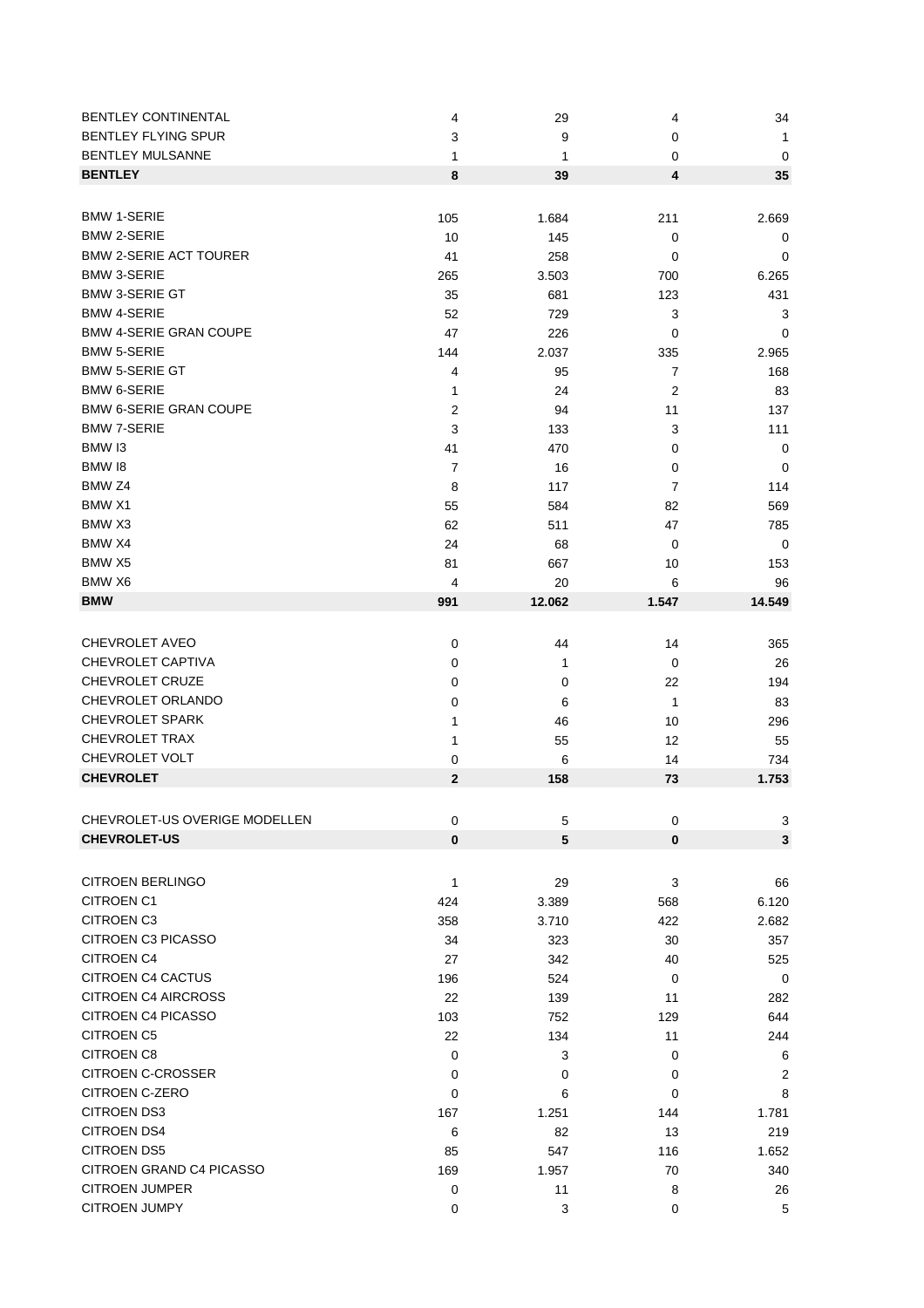| <b>CITROEN NEMO</b>             | 0                | $\pmb{0}$      | 0              | 5                       |
|---------------------------------|------------------|----------------|----------------|-------------------------|
| <b>CITROEN OVERIGE MODELLEN</b> | 1                | 3              | 1              | 12                      |
| <b>CITROEN</b>                  | 1.615            | 13.205         | 1.566          | 14.976                  |
|                                 |                  |                |                |                         |
|                                 |                  |                |                |                         |
| DACIA DOKKER                    | 10               | 153            | 16             | 76                      |
| <b>DACIA DUSTER</b>             | 48               | 666            | 3              | 144                     |
| <b>DACIA LODGY</b>              | 25               | 299            | 62             | 884                     |
| DACIA LOGAN                     | 108              | 1.710          | 0              | $\mathbf{1}$            |
| DACIA SANDERO                   | 42               | 769            | 80             | 1.299                   |
| <b>DACIA</b>                    | 233              | 3.597          | 161            | 2.404                   |
|                                 |                  |                |                |                         |
| DAIHATSU OVERIGE MODELLEN       | 0                | 1              | 0              | 0                       |
| <b>DAIHATSU</b>                 |                  |                |                |                         |
|                                 | $\pmb{0}$        | $\mathbf{1}$   | $\bf{0}$       | $\bf{0}$                |
|                                 |                  |                |                |                         |
| FERRARI 458                     | $\mathbf 0$      | 10             | 0              | 15                      |
| <b>FERRARI CALIFORNIA</b>       | 0                | 7              | 0              | $\overline{\mathbf{4}}$ |
| FERRARI F12                     | 0                | $\overline{7}$ | 0              | 0                       |
| <b>FERRARI</b>                  | 0                | 24             | 0              | 19                      |
|                                 |                  |                |                |                         |
|                                 |                  |                |                |                         |
| <b>FIAT 500</b>                 | 513              | 4.540          | 377            | 4.154                   |
| <b>FIAT 500L</b>                | 70               | 636            | 48             | 642                     |
| <b>FIAT BRAVO</b>               | 6                | 20             | 1              | 23                      |
| <b>FIAT DOBLO</b>               | 0                | 21             | 6              | 50                      |
| <b>FIAT DUCATO</b>              | 0                | 14             | 9              | 84                      |
| <b>FIAT PANDA</b>               | 329              | 3.358          | 364            | 4.184                   |
| <b>FIAT PUNTO</b>               | 138              | 1.662          | 100            | 1.602                   |
| <b>FIAT QUBO</b>                | 0                | 19             | 1              | 51                      |
| <b>FIAT SCUDO</b>               |                  | 5              |                | 3                       |
|                                 | 0                |                | 0              |                         |
| <b>FIAT SEDICI</b>              | 1                | 7              | $\overline{2}$ | 67                      |
| FIAT OVERIGE MODELLEN           | 0                | 1              | 0              | 1                       |
| <b>FIAT</b>                     | 1.057            | 10.283         | 908            | 10.861                  |
|                                 |                  |                |                |                         |
| FISKER OVERIGE MODELLEN         | $\pmb{0}$        | $\mathbf 0$    | 0              | 33                      |
| <b>FISKER</b>                   | $\bf{0}$         | 0              | $\bf{0}$       | 33                      |
|                                 |                  |                |                |                         |
|                                 |                  |                |                |                         |
| FORD B-MAX                      | 119              | 1.342          | 191            | 2.586                   |
| FORD C-MAX                      | 119              | 1.291          | 136            | 1.484                   |
| FORD ECOSPORT                   | 13               | 108            | 0              | 0                       |
| <b>FORD FIESTA</b>              | 704              | 6.765          | 656            | 6.415                   |
| <b>FORD FOCUS</b>               | 500              | 3.847          | 693            | 9.993                   |
| <b>FORD GALAXY</b>              | 5                | 193            | 12             | 190                     |
| FORD GRAND C-MAX                | 13               | 259            | 53             | 547                     |
| FORD KA                         | 83               | 930            | 134            | 1.061                   |
| <b>FORD KUGA</b>                | 26               | 341            | 58             | 364                     |
| FORD MONDEO                     |                  |                |                |                         |
|                                 | 49               | 766            | 161            | 1.168                   |
| <b>FORD S-MAX</b>               | 15               | 266            | 27             | 327                     |
| FORD TRANSIT COURIER/TOUR       | $\overline{2}$   | 10             | 0              | 0                       |
| FORD TRANSIT CONNECT/TOUR       | 5                | 36             | 0              | 0                       |
| FORD TRANSIT CUSTOM/TOUR        | 2                | 156            | 4              | 57                      |
| FORD TRANSIT/TOURNEO            | 0                | 6              | 3              | 190                     |
| FORD OVERIGE MODELLEN           | 1                | 16             | 1              | 4                       |
| <b>FORD</b>                     | 1.656            | 16.332         | 2.129          | 24.386                  |
|                                 |                  |                |                |                         |
|                                 |                  |                |                |                         |
| <b>HONDA ACCORD</b>             | $\boldsymbol{2}$ | 11             | $\pmb{0}$      | 34                      |
| <b>HONDA CIVIC</b>              | 61               | 390            | 36             | 503                     |
| HONDA CR-V                      | 27               | 275            | 22             | 465                     |
| HONDA CR-Z                      |                  |                |                |                         |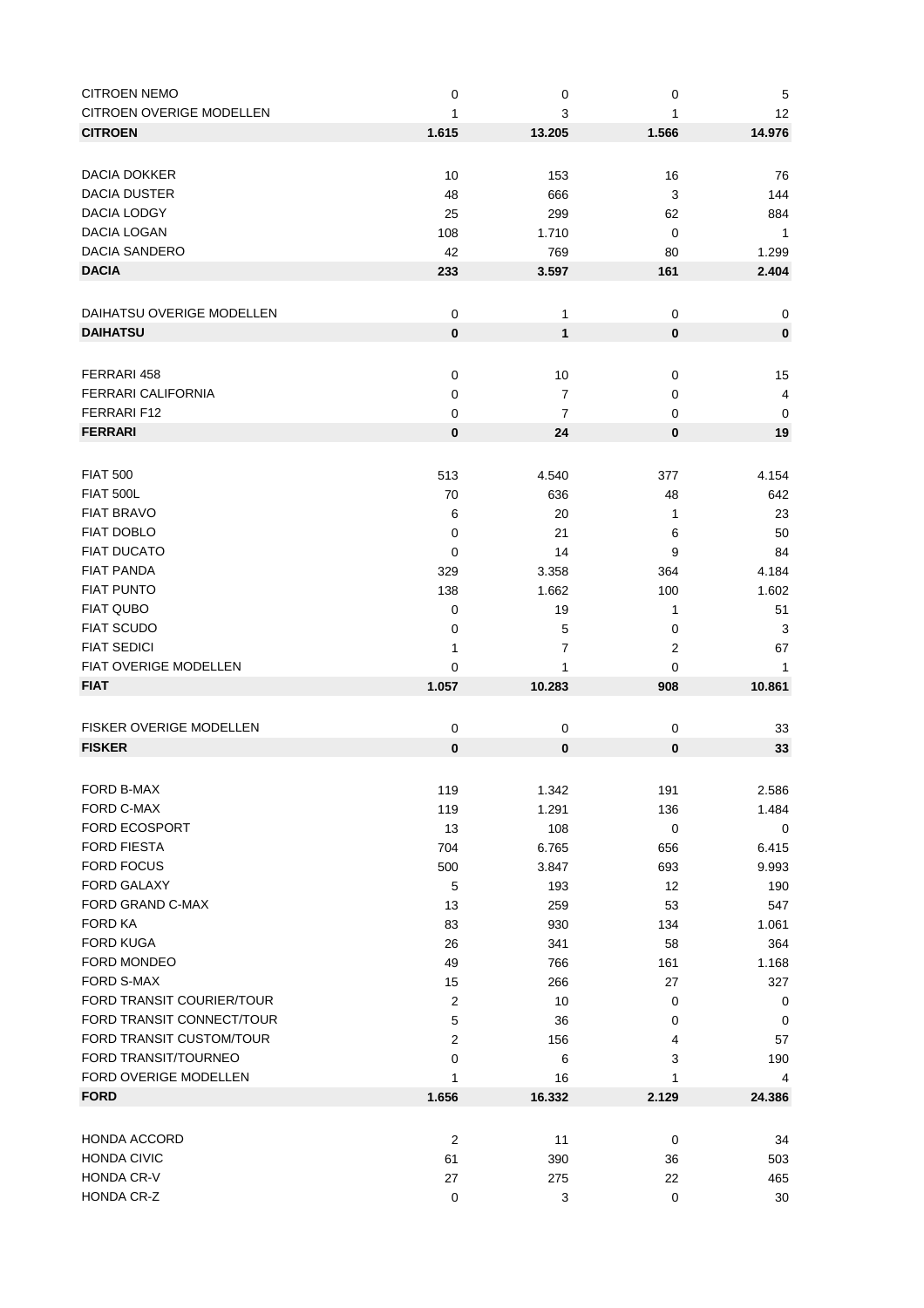| <b>HONDA INSIGHT</b>             | 3                | 65                      | 40               | 197            |
|----------------------------------|------------------|-------------------------|------------------|----------------|
| HONDA JAZZ                       | 32               | 480                     | 45               | 541            |
| HONDA OVERIGE MODELLEN           | 1                | 2                       | 0                | 3              |
| <b>HONDA</b>                     | 126              | 1.226                   | 143              | 1.773          |
|                                  |                  |                         |                  |                |
| <b>HYUNDAI GENESIS</b>           | $\mathbf 0$      | 3                       | 0                | 6              |
| HYUNDAI I 10                     | 193              | 3.280                   | 309              | 3.239          |
| HYUNDAI I 20                     | 121              | 1.464                   | 228              | 1.968          |
| HYUNDAI I 30                     | 45               | 623                     | 96               | 1.197          |
| HYUNDAI I 40                     | $\overline{7}$   | 105                     | 24               | 502            |
| HYUNDAI IX20                     | 56               | 743                     | 74               | 1.280          |
| <b>HYUNDAI IX35</b>              | 53               | 513                     | 71               | 1.012          |
| <b>HYUNDAI SANTA FE</b>          | 4                | 84                      | 15               | 237            |
| <b>HYUNDAI VELOSTER</b>          |                  |                         |                  |                |
|                                  | 0                | 15                      | 6                | 71             |
| HYUNDAI OVERIGE MODELLEN         | 1                | 2                       | 0                | 1              |
| <b>HYUNDAI</b>                   | 480              | 6.832                   | 823              | 9.513          |
|                                  |                  |                         |                  |                |
| <b>INFINITI Q50</b>              | 1                | 20                      | 0                | 0              |
| <b>INFINITI OVERIGE MODELLEN</b> | 0                | $\mathbf 0$             | 1                | $\overline{7}$ |
| <b>INFINITI</b>                  | 1                | 20                      | 1                | $\overline{7}$ |
|                                  |                  |                         |                  |                |
| <b>JAGUAR F-TYPE</b>             | 8                | 66                      | 7                | 54             |
| <b>JAGUAR XF</b>                 | 18               | 218                     | 16               | 242            |
| JAGUAR XJ-SERIE                  | $\overline{2}$   | 36                      | $\boldsymbol{2}$ | 35             |
| <b>JAGUAR XK-SERIE</b>           | $\mathbf 0$      | 6                       | 1                | 9              |
| <b>JAGUAR</b>                    | 28               | 326                     | 26               | 340            |
|                                  |                  |                         |                  |                |
|                                  |                  |                         |                  |                |
| <b>JEEP RENEGADE</b>             | 3                | 3                       | 0                | 0              |
| <b>JEEP COMPASS</b>              | 4                | 58                      | 4                | 96             |
| <b>JEEP CHEROKEE</b>             | 6                | 62                      | 0                | $\mathbf 0$    |
| <b>JEEP GRAND CHEROKEE</b>       | $\boldsymbol{2}$ | 43                      | 6                | 41             |
| <b>JEEP PATRIOT</b>              | 0                | $\mathbf 0$             | 0                | 1              |
| <b>JEEP WRANGLER</b>             | 1                | $\overline{2}$          | 1                | 5              |
| JEEP OVERIGE MODELLEN            | 0                | $\mathbf{1}$            | 0                | $\mathbf 0$    |
| <b>JEEP</b>                      | 16               | 169                     | 11               | 143            |
|                                  |                  |                         |                  |                |
| <b>KIA CARENS</b>                | 23               | 432                     | 107              | 671            |
| <b>KIA CEED</b>                  | 50               | 1.163                   | 130              | 2.253          |
| <b>KIA OPTIMA</b>                | 12               | 143                     | 20               | 220            |
| <b>KIA PICANTO</b>               | 518              | 6.964                   | 672              | 8.049          |
| KIA PRO CEE D                    | 4                | 111                     | 28               | 252            |
| KIA RIO                          | 158              | 2.702                   | 257              | 3.945          |
| <b>KIA SORENTO</b>               | 3                | 83                      | 9                | 132            |
| <b>KIA SOUL</b>                  |                  |                         |                  |                |
|                                  | 3                | 11                      | 0                | 21             |
| <b>KIA SPORTAGE</b>              | 101              | 1.254                   | 120              | 1.820          |
| <b>KIA VENGA</b>                 | 69               | 1.009                   | 124              | 1.364          |
| KIA OVERIGE MODELLEN             | 0                | 1                       | 0                | 0              |
| <b>KIA</b>                       | 941              | 13.873                  | 1.467            | 18.727         |
|                                  |                  |                         |                  |                |
| LAMBORGHINI AVENTADOR            | 0                | 3                       | 0                | 0              |
| LAMBORGHINI GALLARDO             | 0                | 0                       | 0                | 2              |
| LAMBORGHINI HURACAN              | 0                | 1                       | 0                | $\mathbf 0$    |
| <b>LAMBORGHINI</b>               | $\pmb{0}$        | $\overline{\mathbf{4}}$ | 0                | $\mathbf{2}$   |
|                                  |                  |                         |                  |                |
| LANCIA DELTA                     | 1                | 28                      | 5                | 28             |
| LANCIA FLAVIA                    | $\pmb{0}$        | 5                       | 0                | 7              |
| <b>LANCIA MUSA</b>               | $\mathbf 0$      | 0                       | $\mathbf 0$      | $\overline{c}$ |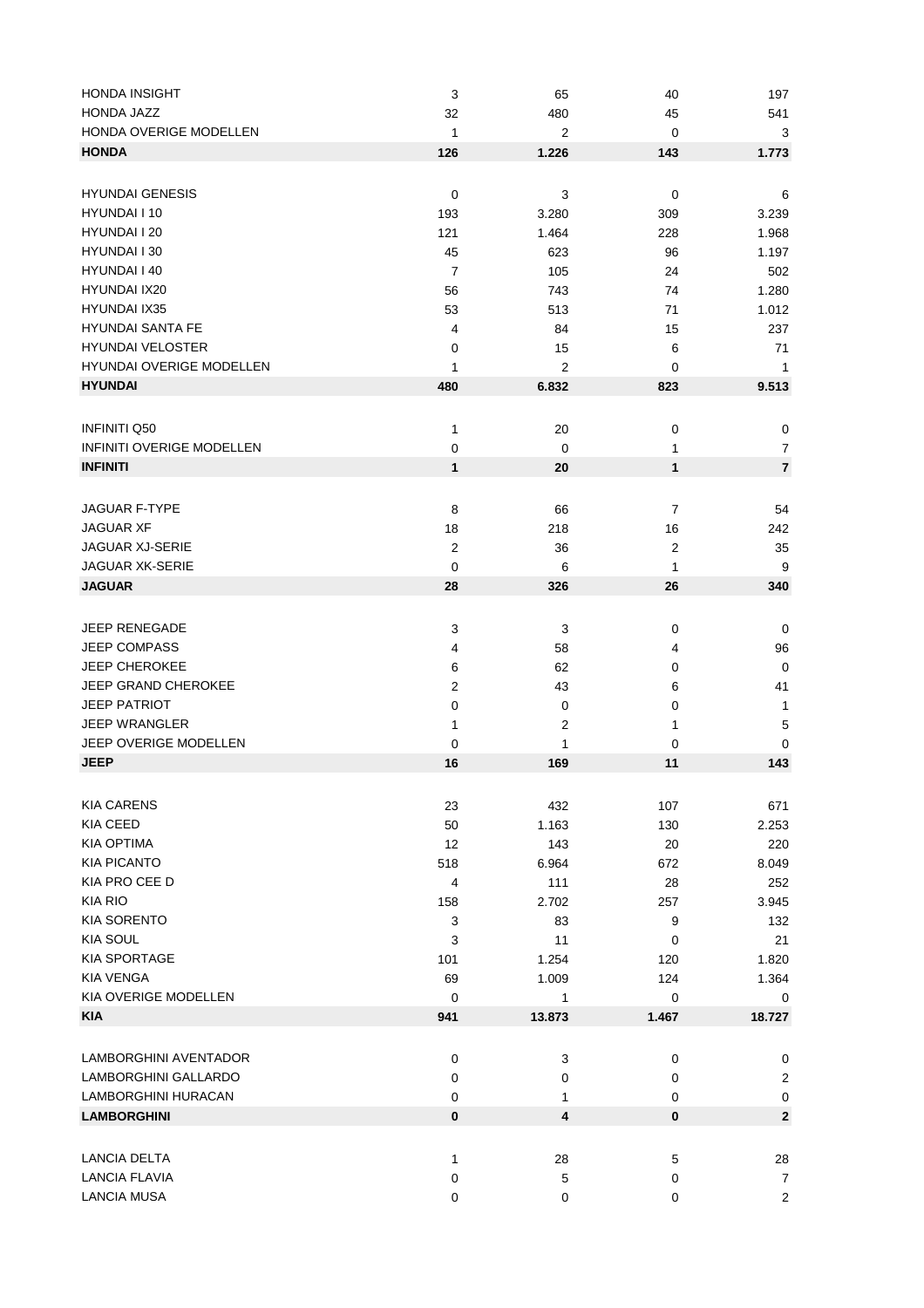| <b>LANCIA THEMA</b>           | 1                         | 9              | 1                | 18               |
|-------------------------------|---------------------------|----------------|------------------|------------------|
| <b>LANCIA VOYAGER</b>         | 1                         | 15             | 0                | 33               |
| <b>LANCIA YPSILON</b>         | 19                        | 218            | 17               | 284              |
| <b>LANCIA</b>                 | 22                        | 275            | 23               | 372              |
|                               |                           |                |                  |                  |
| <b>LANDWIND CV9</b>           | 0                         | 5              | 1                | 13               |
| <b>LANDWIND</b>               | $\pmb{0}$                 | 5              | 1                | 13               |
|                               |                           |                |                  |                  |
|                               |                           |                |                  |                  |
| <b>LAND ROVER DEFENDER</b>    | 0                         | 1              | 0                | 0                |
| <b>LAND ROVER DISCOVERY</b>   | 3                         | 44             | 0                | 51               |
| <b>LAND ROVER FREELANDER</b>  | 1                         | 60             | 6                | 97               |
| LAND ROVER RANGE ROVER EVOQUE | 32                        | 556            | 42               | 540              |
| LAND ROVER RANGE ROVER SPORT  | 21                        | 433            | 52               | 95               |
| LAND ROVER RANGE ROVER        | 12                        | 160            | 30               | 305              |
| <b>LAND ROVER</b>             | 69                        | 1.254          | 130              | 1.088            |
|                               |                           |                |                  |                  |
| <b>LEXUS CT</b>               | 106                       | 646            | 59               | 813              |
| LEXUS IS                      | 36                        | 407            | 68               | 181              |
| <b>LEXUS GS</b>               | 3                         | 77             | 2                | 52               |
| <b>LEXUS LS</b>               | 1                         | 7              | 1                | 28               |
|                               |                           |                |                  |                  |
| <b>LEXUS LFA</b>              | 1                         | 1              | 0                | 1                |
| <b>LEXUS NX</b>               | 20                        | 20             | 0                | 0                |
| <b>LEXUS RX</b>               | 4                         | 70             | 12               | 149              |
| <b>LEXUS</b>                  | 171                       | 1.228          | 142              | 1.224            |
|                               |                           |                |                  |                  |
| LOTUS EVORA                   | 0                         | 1              | 0                | 0                |
| LOTUS OVERIGE MODELLEN        | 0                         | 3              | 0                | 3                |
| <b>LOTUS</b>                  | 0                         | 4              | 0                | 3                |
|                               |                           |                |                  |                  |
| <b>MASERATI GHIBLI</b>        | 6                         | 88             | 1                | 1                |
| <b>MASERATI GRANCABRIO</b>    | 0                         | 1              | 0                | $\boldsymbol{2}$ |
| <b>MASERATI GRANTURISMO</b>   | 0                         | $\overline{2}$ | 0                | 3                |
| <b>MASERATI QUATTROPORTE</b>  | 3                         | 20             | 2                | 9                |
| <b>MASERATI</b>               | 9                         | 111            | 3                | 15               |
|                               |                           |                |                  |                  |
| MAZDA 2                       | 107                       | 557            | 23               | 778              |
| MAZDA 3                       |                           |                |                  |                  |
| MAZDA 5                       | 108                       | 976            | $\boldsymbol{7}$ | 122              |
|                               | 5                         | 60             | 5                | 114              |
| MAZDA 6                       | 79                        | 768            | 144              | 764              |
| MAZDA CX-5                    | 328                       | 2.173          | 233              | 2.448            |
| MAZDA MX-5                    | $\overline{\mathbf{4}}$   | 29             | 5                | 28               |
| <b>MAZDA</b>                  | 631                       | 4.563          | 417              | 4.254            |
|                               |                           |                |                  |                  |
| <b>MB A-KLASSE</b>            | 201                       | 1.771          | 230              | 2.215            |
| <b>MB B-KLASSE</b>            | 212                       | 1.886          | 232              | 2.112            |
| MB C-KLASSE                   | 437                       | 2.036          | 130              | 1.306            |
| <b>MB CITAN</b>               | $\overline{7}$            | 73             | 7                | 45               |
| MB CL-KLASSE                  | 0                         | 1              | 0                | 2                |
| MB CLA-KLASSE                 | 121                       | 986            | 36               | 633              |
| <b>MB CLK-KLASSE</b>          | 0                         | 1              | 0                | $\pmb{0}$        |
| MB CLS-KLASSE                 | 1                         | 52             | 7                | 107              |
| MB E-KLASSE                   | 69                        | 920            | 155              | 1.244            |
| MB G-KLASSE                   |                           |                |                  |                  |
|                               | $\mathbf 0$               | 4              | $\pmb{0}$        | $\overline{7}$   |
| MB GL-KLASSE                  | 4                         | 33             | 5                | 62               |
| MB GLA-KLASSE                 | 72                        | 460            | 0                | $\pmb{0}$        |
| MB GLK-KLASSE                 | $\ensuremath{\mathsf{3}}$ | 73             | 15               | 156              |
| MB M-KLASSE                   | 4                         | 131            | 22               | 218              |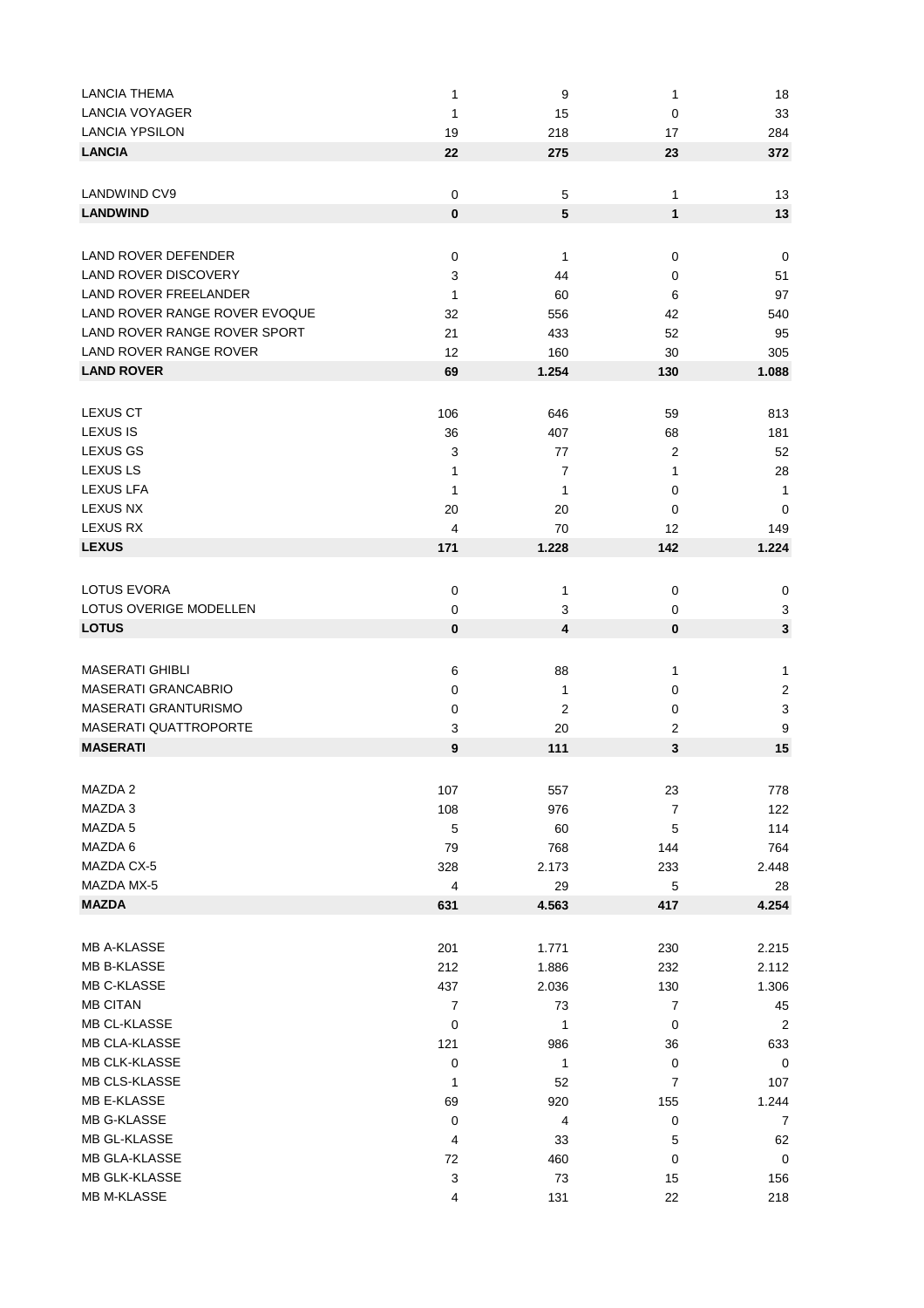| <b>MB R-KLASSE</b>             | 0              | 0              | $\mathbf 0$    | 10             |
|--------------------------------|----------------|----------------|----------------|----------------|
| <b>MB S-KLASSE</b>             | 19             | 294            | 37             | 87             |
| MB SL-KLASSE                   | 0              | 10             | 1              | 14             |
| <b>MB SLK-KLASSE</b>           | $\overline{2}$ | 28             | 3              | 56             |
| MB SLS-KLASSE                  | $\mathbf 0$    | 5              | 1              | 8              |
| <b>MB SPRINTER</b>             | 74             | 457            | 29             | 366            |
| <b>MB VIANO</b>                | $\mathbf 0$    | $\overline{4}$ | $\mathbf 0$    | 16             |
| <b>MB VITO</b>                 | 25             | 224            | 7              | 103            |
| <b>MB OVERIGE MODELLEN</b>     | 21             | 38             | 0              | $\overline{2}$ |
|                                |                |                |                |                |
| <b>MERCEDES</b>                | 1.272          | 9.487          | 917            | 8.769          |
|                                |                |                |                |                |
| MINI COUNTRYMAN                | 55             | 632            | 34             | 752            |
| <b>MINI MINI</b>               | 236            | 2.008          | 138            | 1.786          |
| <b>MINI PACEMAN</b>            | 12             | 104            | $\overline{7}$ | 112            |
| <b>MINI</b>                    | 303            | 2.744          | 179            | 2.650          |
|                                |                |                |                |                |
| <b>MITSUBISHI ASX</b>          | 77             | 751            | 61             | 528            |
| MITSUBISHI COLT                | 0              | 3              | $\overline{c}$ | 159            |
| <b>MITSUBISHI GRANDIS</b>      | 0              | 0              | 0              | $\mathbf{1}$   |
| MITSUBISHI I-MIEV              | 1              | 2              | 0              | 4              |
| <b>MITSUBISHI LANCER</b>       |                |                |                |                |
|                                | 8              | 86             | 14             | 60             |
| MITSUBISHI OUTLANDER           | 428            | 7.002          | 55             | 559            |
| MITSUBISHI PAJERO              | $\mathbf{1}$   | 2              | 0              | 0              |
| MITSUBISHI SPACE STAR          | 200            | 1.790          | 215            | 1.934          |
| <b>MITSUBISHI</b>              | 715            | 9.636          | 347            | 3.245          |
|                                |                |                |                |                |
| MORGAN 4/4                     | 0              | 1              | $\pmb{0}$      | $\mathbf{1}$   |
| <b>MORGAN PLUS-4</b>           | 0              | $\mathbf{2}$   | 0              | $\mathbf 0$    |
| <b>MORGAN ROADSTER</b>         | 0              | 1              | 0              | 1              |
| <b>MORGAN OVERIGE MODELLEN</b> | 0              | 0              | 0              | 1              |
| <b>MORGAN</b>                  | $\pmb{0}$      | 4              | $\bf{0}$       | 3              |
|                                |                |                |                |                |
|                                |                |                |                |                |
| NISSAN 370Z                    | 0              | 0              | $\pmb{0}$      | 3              |
| NISSAN GT-R                    | 0              | 2              | 0              | 4              |
| <b>NISSAN JUKE</b>             | 201            | 703            | 44             | 735            |
| NISSAN LEAF                    | 117            | 433            | 32             | 291            |
| <b>NISSAN PULSAR</b>           | 10             | 10             | 0              | 0              |
| <b>NISSAN MICRA</b>            | 69             | 738            | 185            | 1.023          |
| <b>NISSAN MURANO</b>           | 0              | $\pmb{0}$      | 0              | 3              |
| <b>NISSAN NOTE</b>             | 183            | 2.043          | 57             | 266            |
| NISSAN NV200                   | $\mathbf{1}$   | 21             | 6              | 23             |
| NISSAN PATHFINDER              | 0              | 3              | $\pmb{0}$      | $9\,$          |
| <b>NISSAN PIXO</b>             | 0              | 51             | 107            | 431            |
| NISSAN QASHQAI                 | 453            | 4.223          | 115            | 1.589          |
| NISSAN QASHQAI+2               | 0              | 59             | 10             | 246            |
| NISSAN X-TRAIL                 | 23             | 46             | 0              | 14             |
| NISSAN OVERIGE MODELLEN        | 0              | 4              | 0              | 2              |
| <b>NISSAN</b>                  |                |                |                |                |
|                                | 1.057          | 8.336          | 556            | 4.639          |
|                                |                |                |                |                |
| OPEL ADAM                      | 114            | 878            | 103            | 963            |
| OPEL AGILA                     | 264            | 1.691          | 165            | 1.140          |
| <b>OPEL AMPERA</b>             | $\overline{7}$ | 33             | 169            | 981            |
| <b>OPEL ASTRA</b>              | 255            | 2.585          | 441            | 3.497          |
| OPEL CASCADA                   | 9              | 132            | 18             | 140            |
| OPEL COMBO                     | 3              | 21             | 25             | 61             |
| OPEL CORSA                     | 1.250          | 5.292          | 700            | 4.642          |
| OPEL INSIGNIA                  | 181            | 2.260          | 146            | 1.262          |
| OPEL MERIVA                    | 260            | 1.956          | 206            | 1.685          |
|                                |                |                |                |                |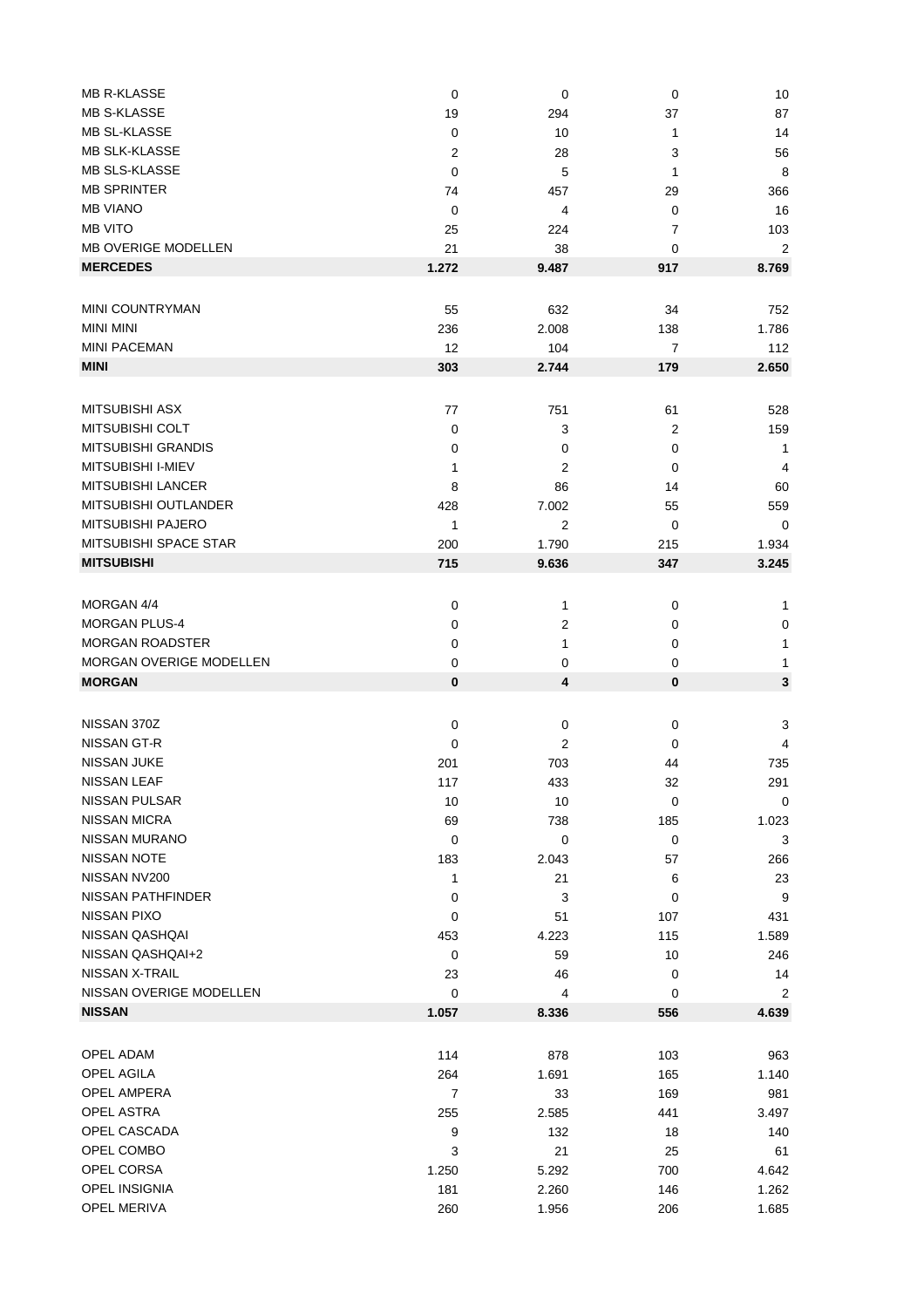| <b>OPEL MOKKA</b>           | 302            | 1.860          | 108            | 1.208  |
|-----------------------------|----------------|----------------|----------------|--------|
| OPEL MOVANO                 | 0              | 0              | 1              | 4      |
| OPEL VIVARO                 | 0              | 89             | 0              | 30     |
| OPEL ZAFIRA                 | 110            | 1.419          | 253            | 1.704  |
| OPEL OVERIGE MODELLEN       | 0              | 1              | 0              | 20     |
| <b>OPEL</b>                 | 2.755          | 18.217         | 2.335          | 17.337 |
|                             |                |                |                |        |
| PEUGEOT 107                 | $\overline{7}$ | 2.835          | 910            | 8.281  |
| PEUGEOT 108                 | 1.137          | 2.209          | 0              | 0      |
| PEUGEOT 2008                | 289            | 3.274          | 249            | 1.244  |
| PEUGEOT 208                 | 451            | 6.098          | 761            | 7.315  |
| PEUGEOT 3008                | 67             | 1.053          | 135            | 1.544  |
| PEUGEOT 308                 | 1.252          | 7.052          | 45             | 622    |
| PEUGEOT 5008                |                |                |                |        |
|                             | 34             | 469            | 50             | 649    |
| PEUGEOT 508                 | 117            | 1.156          | 204            | 3.251  |
| PEUGEOT 807                 | 0              | $\overline{2}$ | 0              | 11     |
| PEUGEOT BIPPER              | 0              | 0              | 3              | 23     |
| PEUGEOT BOXER               | 1              | 10             | 0              | 46     |
| PEUGEOT ION                 | 0              | 0              | 0              | 12     |
| PEUGEOT RCZ                 | 4              | 53             | 4              | 86     |
| PEUGEOT PARTNER             | 3              | 54             | 5              | 65     |
| PEUGEOT OVERIGE MODELLEN    | 0              | 10             | 3              | 121    |
| <b>PEUGEOT</b>              | 3.362          | 24.275         | 2.369          | 23.270 |
|                             |                |                |                |        |
| PORSCHE 911                 | 20             | 259            | 13             | 256    |
| PORSCHE BOXSTER             | 3              | 43             | 4              | 83     |
| PORSCHE CAYMAN              | $\overline{2}$ | 23             | 6              | 33     |
| PORSCHE CAYENNE             | $\overline{2}$ | 98             | 15             | 257    |
| PORSCHE MACAN               | 36             | 212            | $\mathbf 0$    | 0      |
| PORSCHE PANAMERA            | 11             | 245            | 21             | 118    |
| PORSCHE OVERIGE MODELLEN    | $\overline{2}$ | 6              | 0              | 0      |
| <b>PORSCHE</b>              | 76             | 886            | 59             | 747    |
|                             |                |                |                |        |
| RENAULT CAPTUR              | 277            | 6.761          | 688            | 1.789  |
| <b>RENAULT CLIO</b>         | 974            | 10.893         | 1.120          | 8.766  |
| <b>RENAULT ESPACE</b>       | 5              | 59             | 8              | 221    |
| <b>RENAULT FLUENCE</b>      | 0              | 1              | $\overline{c}$ | 9      |
| <b>RENAULT KANGOO</b>       | 5              | 64             | 0              | 51     |
| <b>RENAULT LAGUNA</b>       | $\mathbf{1}$   | 88             | 9              | 218    |
| <b>RENAULT MASTER</b>       |                | 3              |                |        |
| <b>RENAULT MEGANE</b>       | 0              |                | 2              | 8      |
| RENAULT MEGANE SCENIC       | 162            | 1.450          | 483            | 8.477  |
| RENAULT MEGANE GRAND SCENIC | 23             | 501            | 76             | 767    |
|                             | 45             | 667            | 64             | 1.104  |
| <b>RENAULT MODUS</b>        | 0              | 0              | 0              | 15     |
| <b>RENAULT TRAFIC</b>       | 33             | 75             | 7              | 40     |
| <b>RENAULT TWINGO</b>       | 451            | 2.098          | 235            | 4.368  |
| RENAULT ZOE                 | 9              | 120            | 42             | 214    |
| RENAULT OVERIGE MODELLEN    | 0              | 1              | 0              | 0      |
| <b>RENAULT</b>              | 1.985          | 22.781         | 2.736          | 26.047 |
|                             |                |                |                |        |
| ROLLS-ROYCE GHOST           | $\mathbf{1}$   | 3              | 1              | 3      |
| ROLLS-ROYCE PHANTOM         | 0              | $\overline{2}$ | 0              | 0      |
| ROLLS-ROYCE WRAITH          | 0              | 9              | 0              | 0      |
| <b>ROLLS-ROYCE</b>          | $\mathbf{1}$   | 14             | $\mathbf{1}$   | 3      |
|                             |                |                |                |        |
| <b>SEAT ALHAMBRA</b>        | 6              | 119            | 5              | 134    |
| <b>SEAT ALTEA</b>           | $\overline{2}$ | 65             | 10             | 164    |
| SEAT ALTEA XL               | 11             | 126            | 10             | 243    |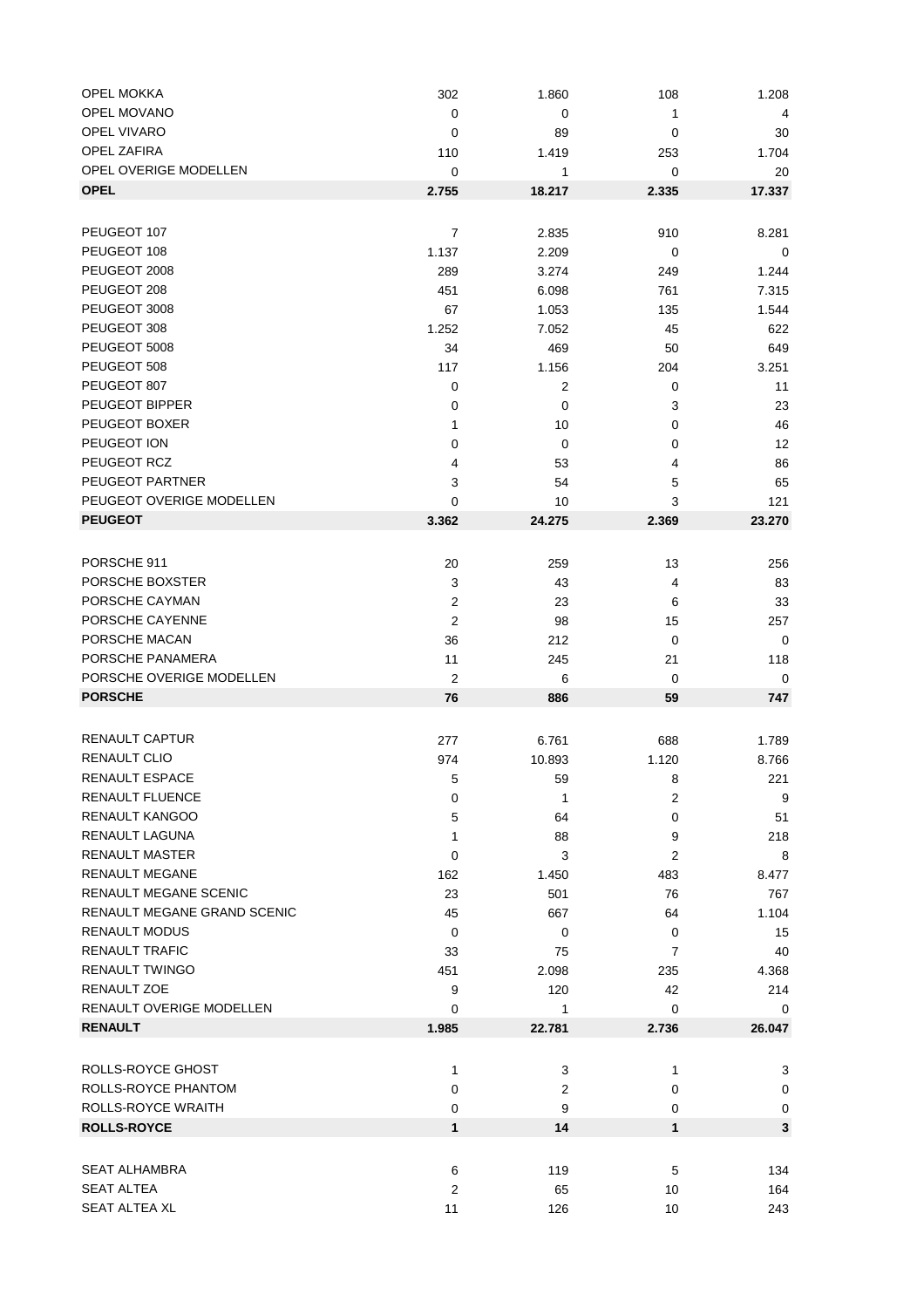| <b>SEAT EXEO</b>              | $\mathbf 0$             | $\pmb{0}$ | 1              | 20             |
|-------------------------------|-------------------------|-----------|----------------|----------------|
| <b>SEAT IBIZA</b>             | 111                     | 1.099     | 143            | 1.477          |
| <b>SEAT LEON</b>              | 324                     | 3.762     | 72             | 1.483          |
| <b>SEAT MII</b>               | 146                     | 1.848     | 252            | 2.533          |
| <b>SEAT TOLEDO</b>            | 6                       | 181       | 28             | 235            |
| <b>SEAT</b>                   | 606                     | 7.200     | 521            | 6.289          |
|                               |                         |           |                |                |
|                               |                         |           |                |                |
| SKODA CITIGO                  | 105                     | 1.471     | 219            | 2.551          |
| <b>SKODA FABIA</b>            | 104                     | 1.249     | 183            | 1.872          |
| <b>SKODA OCTAVIA</b>          | 947                     | 8.640     | 515            | 2.239          |
| <b>SKODA RAPID</b>            | 53                      | 1.111     | 56             | 686            |
| <b>SKODA ROOMSTER</b>         | 4                       | 78        | 9              | 123            |
| <b>SKODA SUPERB</b>           | 49                      | 698       | 58             | 395            |
| SKODA YETI                    | 24                      | 446       | 26             | 360            |
| <b>SKODA</b>                  | 1.286                   | 13.693    | 1.066          | 8.226          |
|                               |                         |           |                |                |
| <b>SMART FORTWO</b>           | 13                      | 164       | 38             | 223            |
| <b>SMART</b>                  | 13                      |           |                |                |
|                               |                         | 164       | 38             | 223            |
|                               |                         |           |                |                |
| <b>SUBARU BRZ</b>             | $\mathbf 0$             | 4         | $\pmb{0}$      | $\mathbf{1}$   |
| <b>SUBARU FORESTER</b>        | 34                      | 305       | 37             | 337            |
| <b>SUBARU IMPREZA</b>         | $\mathbf 0$             | 2         | 0              | $\overline{1}$ |
| <b>SUBARU LEGACY</b>          | 1                       | 8         | 1              | 15             |
| <b>SUBARU OUTBACK</b>         | $\overline{\mathbf{c}}$ | 20        | $\overline{c}$ | 13             |
| <b>SUBARU TREZIA</b>          | $\mathbf 0$             | 35        | 5              | 81             |
| <b>SUBARU XV</b>              | 12                      | 129       | 16             | 123            |
| SUBARU OVERIGE MODELLEN       | 0                       | 0         | 0              | $\overline{2}$ |
| <b>SUBARU</b>                 | 49                      | 503       | 61             | 573            |
|                               |                         |           |                |                |
|                               |                         |           |                |                |
| <b>SUZUKI ALTO</b>            | 99                      | 3.081     | 230            | 2.832          |
| SUZUKI GRAND VITARA           | 0                       | 6         | 0              | 5              |
| <b>SUZUKI JIMNY</b>           | 1                       | 12        | 1              | 16             |
| <b>SUZUKI KIZASHI</b>         | 5                       | 9         | 1              | 11             |
| <b>SUZUKI SPLASH</b>          | 101                     | 658       | 111            | 1.026          |
| SUZUKI SWIFT                  | 170                     | 1.638     | 165            | 2.025          |
| SUZUKI SX4                    | $\mathbf{1}$            | 30        | 13             | 330            |
| SUZUKI SX4 S-CROSS            | 109                     | 1.449     | 88             | 93             |
| <b>SUZUKI</b>                 | 486                     | 6.883     | 609            | 6.338          |
|                               |                         |           |                |                |
| TESLA MODEL S                 | 289                     | 956       | 170            | 177            |
| <b>TESLA ROADSTER</b>         | 0                       | 0         | 0              | $\mathbf{1}$   |
| <b>TESLA</b>                  | 289                     | 956       | 170            | 178            |
|                               |                         |           |                |                |
|                               |                         |           |                |                |
| <b>TOYOTA AURIS</b>           | 472                     | 5.378     | 564            | 4.475          |
| <b>TOYOTA AVENSIS</b>         | 3                       | 130       | 20             | 242            |
| TOYOTA AYGO                   | 556                     | 3.223     | 950            | 4.194          |
| TOYOTA GT86                   | 0                       | 10        | 0              | 14             |
| <b>TOYOTA IQ</b>              | 0                       | 11        | 6              | 43             |
| <b>TOYOTA LAND CRUISER</b>    | 1                       | 11        | 1              | 23             |
| <b>TOYOTA LAND CRUISER V8</b> | 0                       | 4         | 0              | 7              |
| <b>TOYOTA PRIUS</b>           | 27                      | 197       | 177            | 2.090          |
| <b>TOYOTA PRIUS PLUS</b>      | 11                      | 120       | 111            | 1.911          |
| <b>TOYOTA RAV4</b>            | 42                      | 446       | 57             | 460            |
| <b>TOYOTA URBAN CRUISER</b>   | $\mathbf 0$             | 0         | $\mathbf{1}$   | 19             |
| <b>TOYOTA VERSO</b>           | 35                      | 319       | 28             | 403            |
| <b>TOYOTA VERSO-S</b>         |                         |           |                |                |
|                               | 65                      | 487       | 67             | 577            |
| <b>TOYOTA YARIS</b>           | 346                     | 4.125     | 484            | 4.627          |
| <b>TOYOTA</b>                 | 1.558                   | 14.461    | 2.466          | 19.085         |